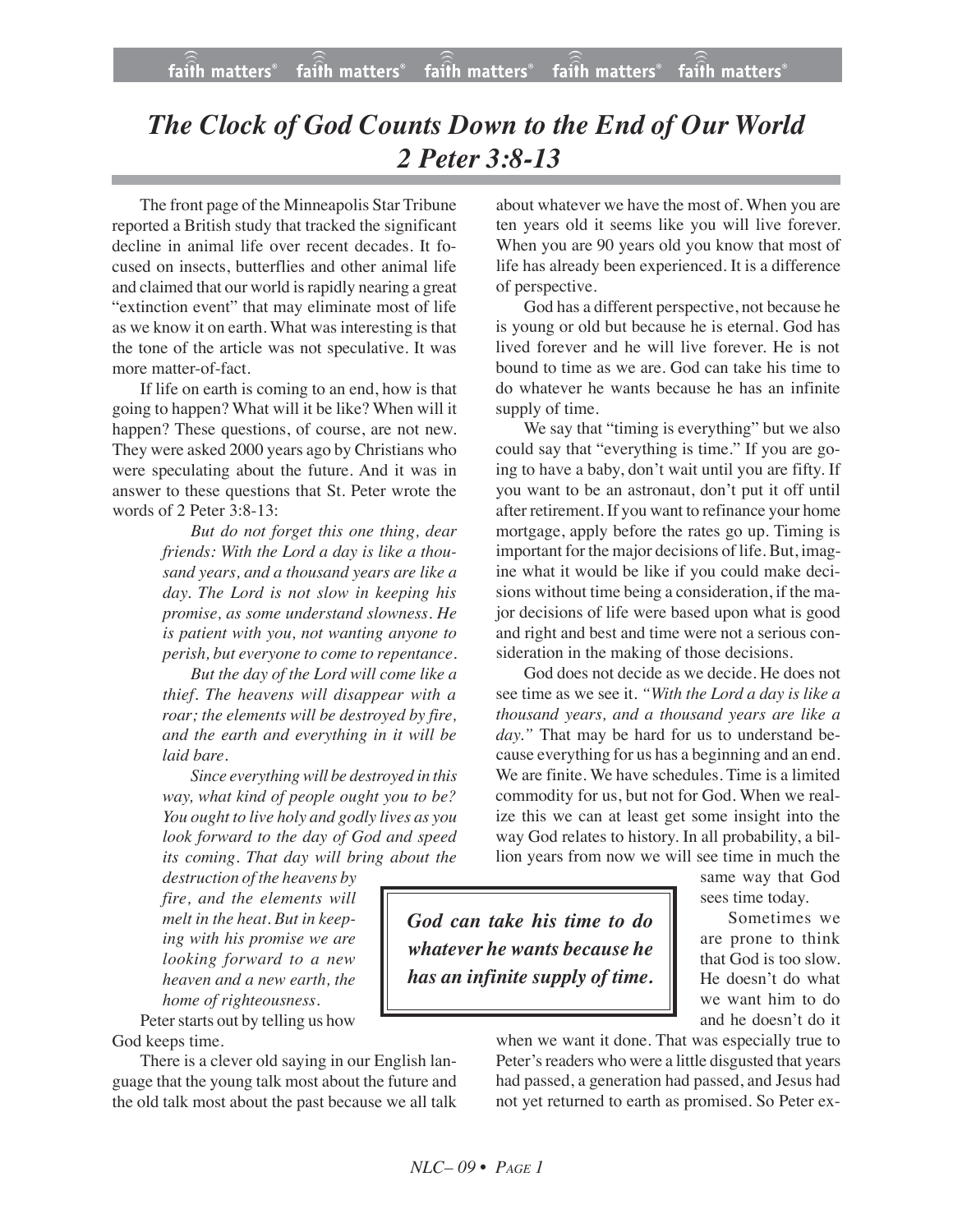plains in 2 Peter 3:9, *"The Lord is not slow in keeping his promise, as some understand slowness. He is patient with you, not wanting anyone to perish, but everyone to come to repentance."*

This actually raises another issue. Some of us don't want God to be in a hurry. There was a seminary professor who every year used to ask his students who were headed toward pastoral ministry how many of them wanted to go to heaven that day. A few would raise their hands. Most of them preferred to wait. Heaven would be a good thing some day, but probably not today, not now. Then he would switch the question and ask how many would like to live in a world where there was no pain, suffering, sickness, hunger, poverty, injustice, crime, sin or death. Every hand would go up. The professor would then tell them that if that's the kind of world they want then heaven is the place they want to be.

First century Christians wanted Jesus to return to earth. They wanted him to judge the injustice in the world and get on with a much better future. It seemed to them that God was slacking off, that he wasn't keeping his promise. But Peter explained that God isn't slow; he's patient. When the great cataclysmic events finally come it will be the end of history, at least this chapter of it, and eternal destinies will be fixed forever. There will be no second chance to repent, no second chance to believe. But God wants everyone to go to heaven; he wants no one in hell. So he keeps granting time extensions. He stretches history out one more generation at a time. God really cares.

On multiple occasions I have visited food distribution centers in famine-stricken parts of the world. Most memorable for me were the Sahel of Africa during drought in that area south of the Sahara desert and in the outskirts of Buenos Aires in a devastated economy. Although the politics and the geography and the people all look different it is pretty much the same routine no matter where the location. People line up before dawn for rice and other staples. When it comes time for the food center to close and the workers to go home there are still dozens or hundreds of people waiting. How do you close when it means people will starve? So, the workers extend the hours. Just like God! *"The Lord is not slow in keeping his promise, as some understand slowness. He is patient with you, not wanting anyone to perish, but everyone to come to repen-* *tance."* Who knows? You may be the last one God is waiting for!

But God will not be patient forever. He will not eternally tolerate sin. He will not allow history, with all its problems and all its evil, to go on and on forever as it is now. At some point, God is going to intervene. He is going to cut off the line and move on to fulfill the predictions and promises he has made, including judgment. As Peter said it, "*The day of the Lord will come like a thief. The heavens will disappear with a roar; the elements will be destroyed by fire, and the earth and everything in it will be laid bare."*

The point here is not that God is a thief but that when he comes to judge it will be swift and unexpected. Suddenly everything will be completely different than it was before. The big issue will not be next week's school exam or this year's political election. All of life and history will be interrupted by God. He picks the time, whether that time is convenient to us or not.

When God intervenes to judge our world it will not only be sudden, it will be dramatic. *"The heavens will disappear with a roar; the elements will be destroyed by fire, and the earth and everything in it will be laid bare."* The word "heavens" in the Bible does not refer to the home of God. The Bible uses the word "heaven" in three different ways: 1.) The sky, the clouds and the atmosphere that envelop our planet; 2.) The sun, moon and stars; and 3.) The home or the headquarters of God. In this case it is referring to #1 and #2. Our physical world as we now know it will be devastated.

Could this actually happen? Let me tell you about Paul Chotis who works at NASA in a program called The Near-Earth Object Program. It was Chotis who took questions from the press not long ago when an asteroid came within 26,000 miles of the earth. You could see it with binoculars. In space distance, that is very close. It missed . . . this time.

In the movie *Deep Impact* a much larger asteroid approaches earth. The United States government shoots missiles at the space rock to save the planet. After the missiles are deployed the President of the United States addresses the nation to report on whether or not the missiles have been successful. "*The heavens will disappear with a roar; the elements will be destroyed by fire, and the earth and everything in it will be laid bare*."